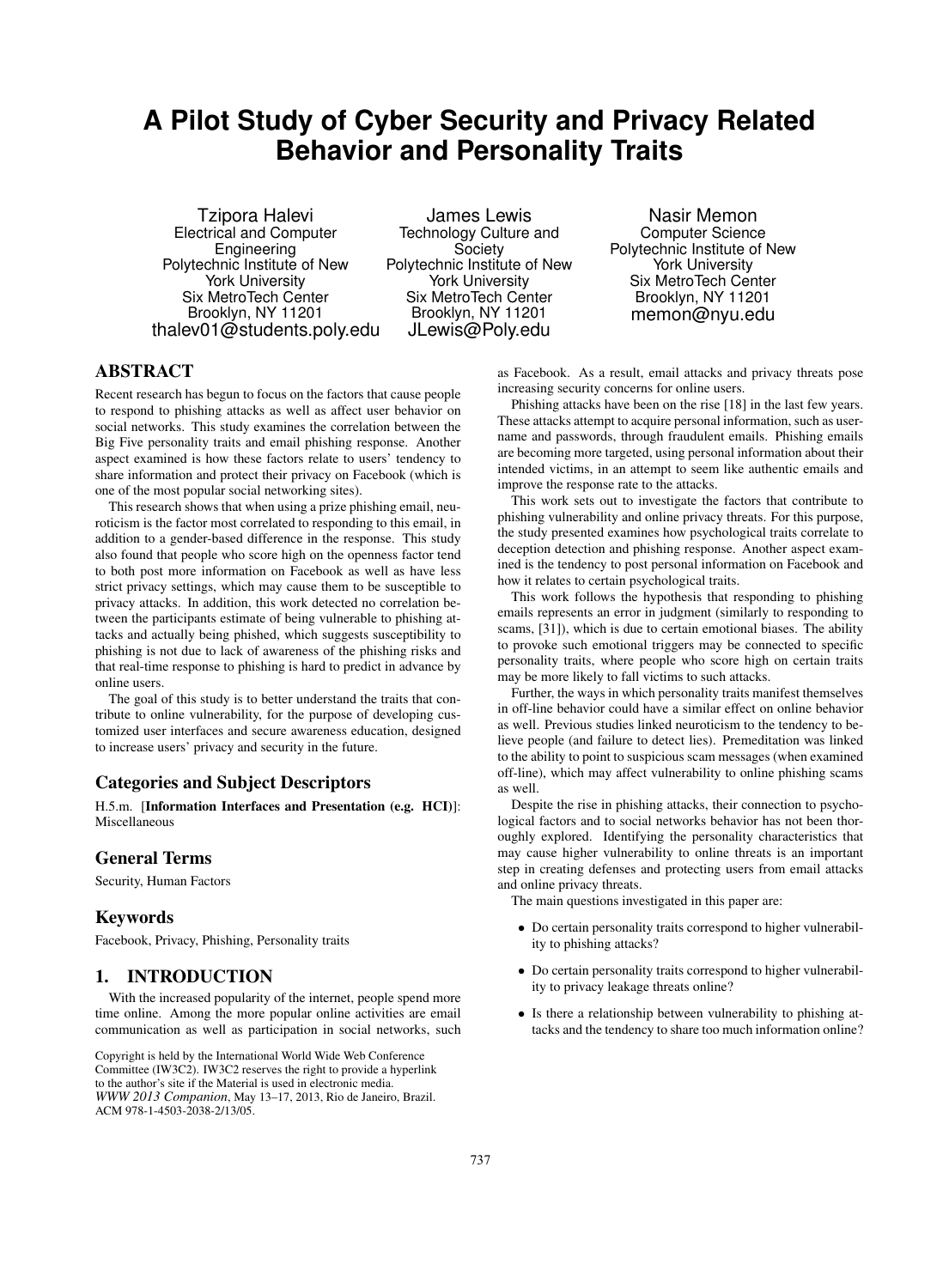## 2. RELATED WORK

#### 2.1 Scams and Personality

In classical decision theory, decision making under risk is assumed to be based on pure logic. Under these assumptions, reasonable people make rational choices based on objective factors. However, Kahneman et al. [21] have shown that people's decisions tend to be biased and are not purely logical.

A scam is a pretense in which a fraudulent attacker attempts to extract valuable information or monetary gain from the victim. A response to scam can be viewed as a decision error, where the user does not estimate correctly the risk, due to certain biases. Scams are widespread due to the fact that a certain percentage of people tend to fall for them. They provide the malicious attacker with an opportunity to steal the victim's personal information (or get money directly from the scam victims).

Scams appeal to different human vulnerabilities, such as the desire for immediate gain, the desire to help people and the desire to be liked by the scam initiators. It has been suggested that certain people have "victim personalities" that make them more vulnerable to scams. These victims may fall for scams repeatedly.

One of the factors that may make it more likely for certain people to become victims is the lack of emotional control. A research by the University of Exeter [31], found that scam victims reported being unable to resist responding to persuasion and being undiscriminating about the offers they respond to. One of the study conclusions was that there is a particular segment of people (about 10- 20% percent of the population) who are particularly vulnerable to scams. Some people become serial scam victims, who fall repeatedly for scams.

A few studies examined the relationship between personality traits and scams, in an attempt to find underlying factors that contribute to vulnerability to scams. In [12], people who scored high on neuroticism had a significantly worse probability of detecting lies, which may be due to the fact that they tend to be more upset when being lied to and prefer believing that people are generally truthful (to avoid emotional pain). In [26], premeditation was highly correlated to the ability to detect fraudulent offers (for participants who were asked to actively detect such offers).

However, research is divided on the contribution of some personality traits to scams. For example, while some work showed that people who are agreeable are better equipped to detect lies [12], in other scenario agreeable people were found to be more likely to fall for scams [26].

#### 2.2 Personality Types and Internet Behavior

Research into cyber-security has begun to look at how different aspects of psychology can compromise Internet security. One existing concern is that the internet may replace normal social activities and that people who are preoccupied with the internet may be compensating for loneliness and social seclusion.

Two studies by Hamburger et al. [2, 16], detected differences between the genders. In particular, their research showed that for women, neuroticism was positively related to loneliness, while for men, the correlation was significantly lower. Also, for women, both neuroticism and the feeling of loneliness were positively related to the use of social services (while extraversion was negatively related to both). For men, these correlations were significantly lower. One explanation for these results may be that women are more sensitive to their emotional and social needs and realize the ability of the internet to help fill those needs.

In another research by Schrammel et al. [19], no correlation was found between personality traits and disclosure of information online, but correlation was found between time spent online and information disclosure.

## 2.3 Phishing Vulnerability

Phishing is an attack that uses fraudulent electronic mail (email) that claims to be from a trustworthy source. The goal of phishing emails is to get personal information from the users, such as user ID and passwords. The attacker can then use this information to impersonate a user and access the user account for financial gain. In the last few years there has been a significant increase in phishing and spear phishing activity, with many of the emails designed to target directly their victims in an effort to raise the likelihood that the user will respond to the emails.

Previous studies of phishing looked into the technical understanding (or the lack of it) that makes people fall for phishing and for methods to improve the user ability to detect such attacks. Dhamija et al. [10] found that many of the users either were not familiar with the technical cues of secure websites or did not look for them. This implies that standard security indicators may not be useful in many cases as users do not understand them or neglect to search for them, even when actively trying to determine if a site is authentic.

One of the suggested defenses for phishing is increased education for internet users. Kumaraguru et. al [23] showed that user education helps people recognize fraudulent emails and websites. However, research into phishing vulnerability [5] found that while training works to a large extent, some users are more vulnerable than others and may be repeatedly phished. When actively phishing participants, the study showed that over 30% of the participants clicked on the phishing emails and 10% of the respondents clicked on all three phishing emails (even though user training was conducted between the emails).

Sheng et al. [30] performed a demographic study of phishing susceptibility. Their study found that women were more likely to fall for phishing. While the women in the study had less technical expertise, they had a higher level of familiarity with anti-phishing education. This further supports the hypothesis that while antiphishing education is a key factor in user protection, creating complementary customized awareness education may further help in defending certain users against phishing threats.

This research assumes that responding to phishing, just like responding to scams, results from an error of judgment. The goal is to understand the psychological traits that cause certain people to make such errors. In addition, the work seeks to see if these correlate to other lapses of judgment in online behavior (such as posting personal data on social networks sites). The success of a phishing attack depends on users responding to it and providing their information. Therefore, understanding the psychological reasons for responding to such emails is imperative to developing effective defenses against such phishing attacks.

Clearly, phishing is ultimately an exercise in the exploitation of user trust. In particular, the phishing study sends an email which pretends to be from a competition organization inside the university (section 5.5). Due to evolutionary reasons, people are pre-disposed to trusting and cooperating with other people [17]. There are two types of trust: general trust and specific trust. If a person does not have any specific information about a context, he replaces it with general information. This would apply to phishing, since if a person does not have any reason to distrust an email and consider it to be a phishing email, he would replace it with his general behavior (reading and responding to it). This study is aimed at understanding the factors that cause some people to trust phishing email (while others distrust them).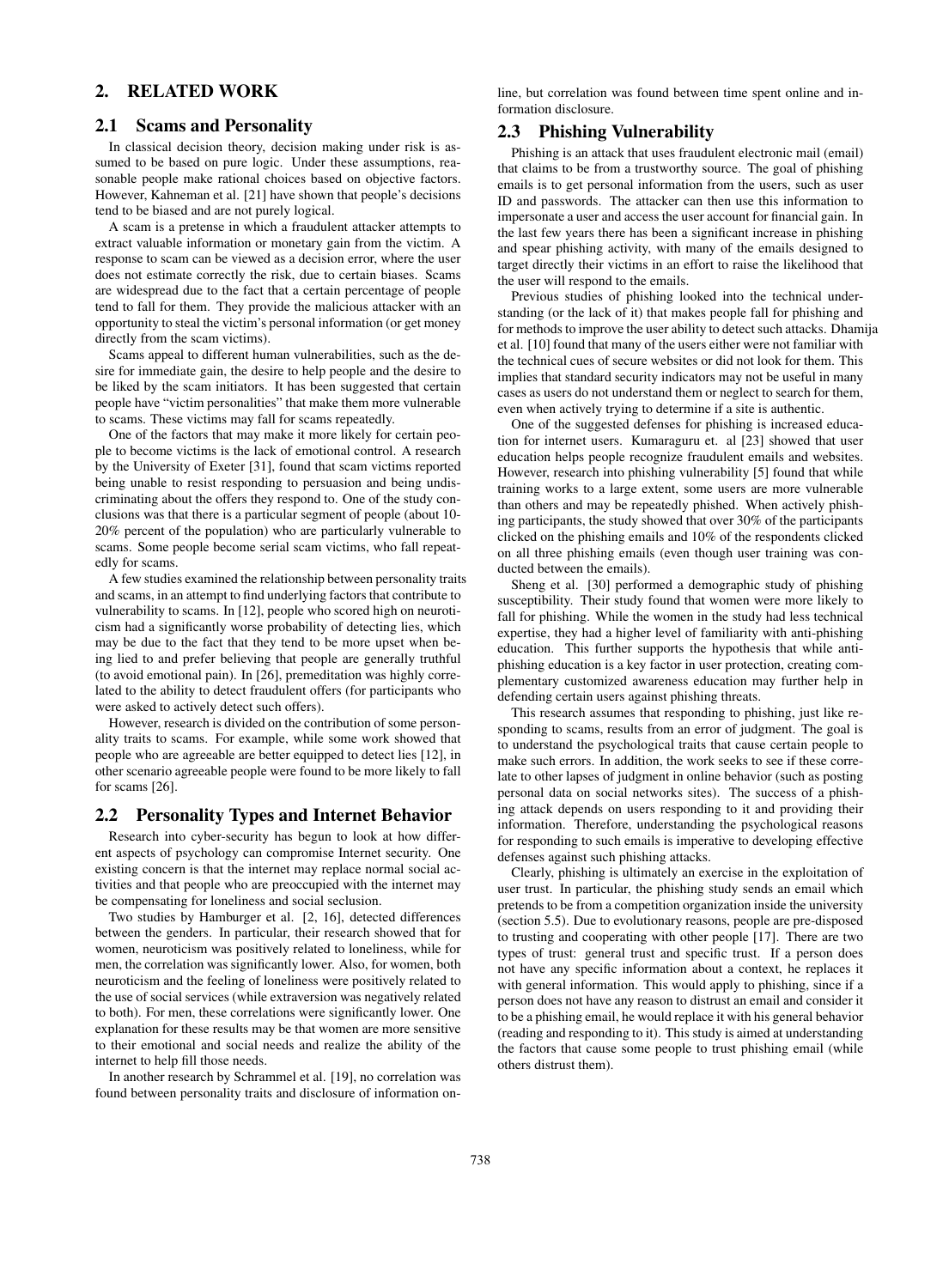#### 2.4 Facebook Privacy

Facebook has become the most popular social networking site, with over 900 million users to date. The application allows people to post text messages, share photos and put other personal information online, such as birth date, address, work place and other data. Users have lists of friends who can also post messages on their site. This results in a large amount of personal information shared between many users. While privacy settings can be changed on Facebook, many users leave their information public to all Facebook users or may set them open to viewing by friends and their friends. Overall, Facebook sharing may result in privacy threats to Facebook users, who may not be fully aware of the implications of sharing personal and sensitive data.

In [24], Cranor et al. research into online privacy attitudes showed that users are concerned with the way their data will be used. This was further demonstrated in a study by Ackerman et al. [1], which showed that sharing personal information is considered an important factor in privacy, even for people who are only marginally concerned with online privacy.

However, studies and known examples demonstrate the fact that people under-estimate the risks in sharing information online. Previous studies [27, 9, 28] argued that Facebook does not adequately protect user privacy and third-parties actively seek information about Facebook users. Egelman et al. [11] showed that Facebook users tend to make mistakes when choosing their privacy settings, which were likely to result in sharing information with unintended parties. However, studies [15, 9] show that users perceive the benefits of sharing the information as significantly higher than the risk associated with it. This indicates that privacy threats may increase due to the fact that many users underestimate or ignore the privacy risks in sharing personal information while focusing on the advantages of the social network.

A few studies examined the relationship between personality traits and Facebook related behavior. In [14, 8], correlation between extraversion and Facebook activity (including number of friends and frequency of posts) was found. These findings suggest that users' on-line personality is directly related to their off-line personality.

Personality traits are believed to influence the use of social media and also have an effect on Internet security awareness. This research examines how the traits affect Facebook-related decision making and behavior. The goal is to detect the characteristics of users who may be more susceptible to privacy threats.

#### 2.5 Big Five Framework

Personality is a consistent pattern of how people respond to stimuli in their environment and their attitude towards different events. The five factor model of personality assessment is currently one of the most widely used multidimensional measures of personality [25]. Its goal is to encapsulate personality into five distinct factors which allow a theoretical conceptualization of people's personality. These dimensions are Neuroticism, Extroversion, Openness, Agreeableness, and Conscientiousness.

Following is a description of the five traits:

- Neuroticism: Neuroticism indicates a tendency to experience negative feelings that include guilt, disgust, anger, fear and sadness. A high neuroticism score indicates that a person is susceptible to irrational thoughts, is less able to control impulses, and does not handle stress well.
- Extroversion: Extrovert people are more friendly and outgoing and interact more with the people around them, while introvert are more reserved.
- Openness: Openness indicates the willingness to try new experiences. People who score high on openness tend to be

more imaginative and intellectually curious. They also tend to be open to new and unconventional ideas and beliefs.

- Agreeableness: Agreeable people are co-operative, eager to help other people and believe in reciprocity. People who score low on agreeableness are egocentric and competitive.
- Conscientiousness: Conscientious people have high selfcontrol and are more organized. They are typically purposeful and strong-minded. Conscientious people tend be dependable and hardworking. However, a high level of conscientiousness may also be manifested by over-working and compulsiveness about cleanliness.

One of the most widely used measures of this five factor model was developed by Costa and McCrae and is called the NEO-PI FFM test [7]. This is a short 60-questions survey that allows for relatively quick, reliable, and accurate measurement of participants personality across these five major dimensions of personality. This model is considered superior to other models in capturing the common elements of personality traits and providing a precise personality structure description [32]. In addition, there is evidence that the traits are hereditary, which suggests an underlying biological basis [20].

The advantages of the five factor model led to its integration in a wide array of previous personality traits-based studies in different fields, including employment [29] and education [3]. The framework has been identified as a robust model for understanding the relationship between personality and various academic behaviors. This research sets to examine if this relationship extends to online security and privacy-related behavior.

#### 3. OVERVIEW OF CONTRIBUTIONS

This work tries to identify personality traits that cause higher vulnerability to phishing attacks. It also examines the correlation to social networks activity and tries to see if personality traits that may be related to privacy threats can be identified. This research is the first one that correlates between phishing, personality traits and Facebook activity. It also examine the correlation to other factors, such as gender, general online usage characteristics and online pessimism.

This research shows that certain personality traits are more likely to be associated with vulnerability to phishing attacks as well as with online information sharing on social networks site. While this study is relatively small, it shows very interesting correlations that should be further investigated in larger-scale studies. This will help develop customized user interfaces and secure awareness education designed to further improve users' security and privacy.

#### 4. STUDY HYPOTHESES

This study looks at the following parameters:

- Personality Traits: This work looks at the personality traits of the participants, using the big-five framework (section 2.5).
- Demographic information: This includes gender, country of origin, age and major.
- Facebook related behavior: This work examines the behavior of the participants on Facebook, including the way they set-up their privacy settings, the types of data they post, the frequency in which they engage in Facebook activity and the number of images they put online.
- Phishing vulnerability: This work investigates the actual vulnerability of the participants to a phishing attack, by sending them an actual phishing email. The email contained a link to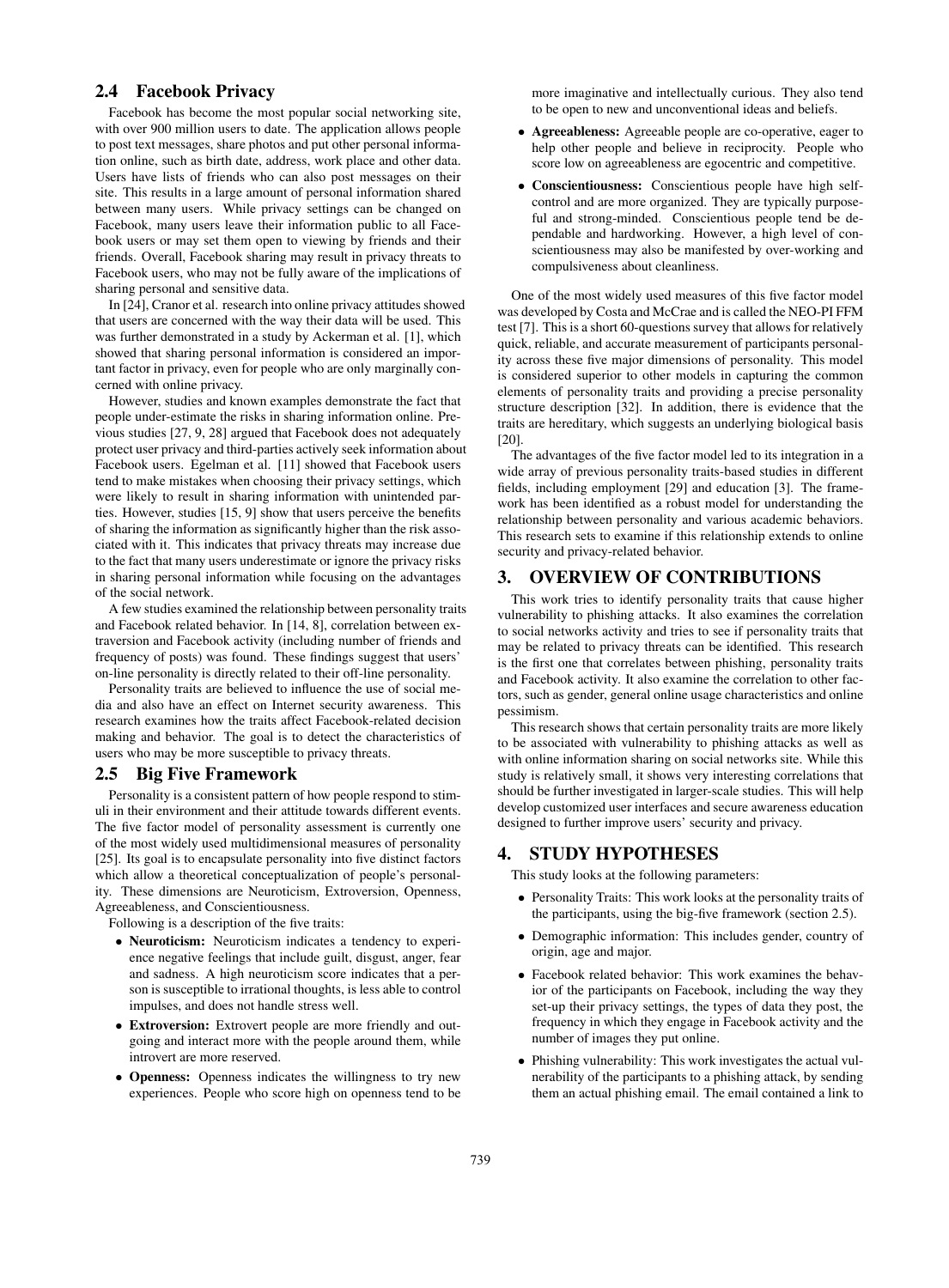an "impostor site". Users were told they needed to log-in to their university account to participate in a raffle. The participants who entered a user name/password and then clicked the 'login' button were considered to be phished.

• Internet usage, risk attitude and addiction: A survey was created based off of Campbell et al. [4] and Young [33] that asked the users about their online typical behavior, including what functions they perform online. The questionnaire also tested the participants estimate of being victims to different online threats (viruses, malware, password stealing, etc.). Another part of the questionnaire inquired about the preoccupation of the participants with online activity and how it interferes with their regular life.

This study explores the following hypotheses:

- H1: Certain personality traits will lead to higher phishing vulnerability.
- H2: Certain personality traits will lead to a higher tendency to share more private information online.
- H3: Certain personality traits will lead to less conservative privacy settings in social network sites.
- H4: Common elements will exist in the personality traits of the three groups, leading to the conclusions that some people have higher vulnerability to both phishing and privacy leakage threats.
- H5: Risk attitude is correlated to phishing and privacy vulnerability - people who realize the higher risks online may be able to defend themselves better.
- H6: Internet usage and risk attitude: Participants who use the internet for more diverse purposes will also be more aware of its risks.
- H7: Certain personality traits will correlate to preoccupation with online activity.

# 5. OVERVIEW OF EXPERIMENTS

## 5.1 Methodology

Participants were 100 students drawn from a psychology class at a small Northeastern engineering college. Students participated for extra credit and were told that this was primarily a study on Internet usage and beliefs. There were 83 males and 17 female. Students ranged from 18 to 31 with an average age of 21.17 years with two students choosing not to disclose their age. Students ranged in a variety of different majors but were primarily in the science and engineering disciplines

The experiment included two parts: In the first part, the students filled a survey and were told they would be contacted at a future date to continue the study. In the second part, a phishing email was sent to the students. At the end of the study, a debriefing email was sent to the students letting them know that the information they entered in the phishing part (their user name/password) was not saved. The research was approved by the university and an IRB exemption was obtained ahead of the study. While the phishing study clearly includes deception, conducting a real phishing attack is an acceptable approach to phishing research [13]. This approach is the most valid for this type of research, as the subjects are behaving in a naturalistic manner (while in lab studies subjects may behave differently as they are aware of being observed). Since phishing is a growing problem, the benefits of performing studies with natural phishing outweigh the risks to the user (which are minimal).

## 5.2 Questionnaire

In the first part of the experiment, the students were given a link to an online questionnaire and were asked to fill it within a week. The reason the questionnaire was put online was to prevent in-class interaction that may affect the results.

The questionnaire included three parts: A personal questions part, which included the users email, age, academic and work background information. It also included an online activity section. In this section, the users were first asked to assess as a 7-point scale (from  $1 = not$  very likely to  $7 =$  definitely) their online activity and their estimate of the probability of bad consequences happening to them online. They were also asked about the types of data they put on their Facebook account, the number of photos and posts they post online and their privacy settings. In the last part of the questionnaire, the users filled the short version of the NEO-FFM personality characteristics test.

#### 5.3 Technical Details

The questionnaire was hosted online on Heroku and the results were processed using the SPSS software. For correlation calculations, the Bi-variate Pearson two-tailed correlation was used.

#### 5.4 Internet usage, beliefs and addiction

The survey asked a list of questions regarding internet positive usage and pessimism (based-off of Campbell et al. [4]). The questions were mixed together. Some of the questions were related to positive internet usage (for example, playing games online), while the others were related to internet pessimism. The questions related to internet pessimism required the user to assess the likelihood that a negative event will happen to him online (for example, that his password will be stolen). To evaluate the internet positive usage, the values of all the 'usage' questions were added for the internet questionnaire section. To evaluate the internet pessimism, all the values of the 'pessimism' questions were added to create one combined value.

The survey also asked eight questions which correspond to users being preoccupied with the internet, giving a measure of internet addiction (based-off of Young [33]). The positive answers to these questions were added to create one variable which correlates to users being addicted to online activity.

## 5.5 Phishing

In this part of the test, the email addresses provided to us by the students in the questionnaire were used. An email was sent to the users promising an Apple product to the first users to click the link. The email had a few typical characteristics of a phishing email: the "from" field did not match the actual address (which the users would see if they put their mouse on the field). The link also showed a text which did not match the actual link address. In addition, the email contained spelling mistakes and asked for immediate action, which is typical of phishing emails.

The users that did click on the link were forwarded to a screen that looked like a typical Polytechnic screen. However, the actual html address was:

http://alphanext.phpfogapp.com/data\_list/index.php?id=394327.

The users who entered a user name/password and then clicked on the login button were then considered to be phished. To maintain confidentiality, the system only kept the data regarding who was phished but not the actual username and passwords.

The phishing email was clearly a "prize scam" email. The email employed a few psychological techniques, meant to get the users to respond. The email seemed to come from an authority ("CSAW services", where CSAW is a yearly competition held by the University security group). The email requested an immediate response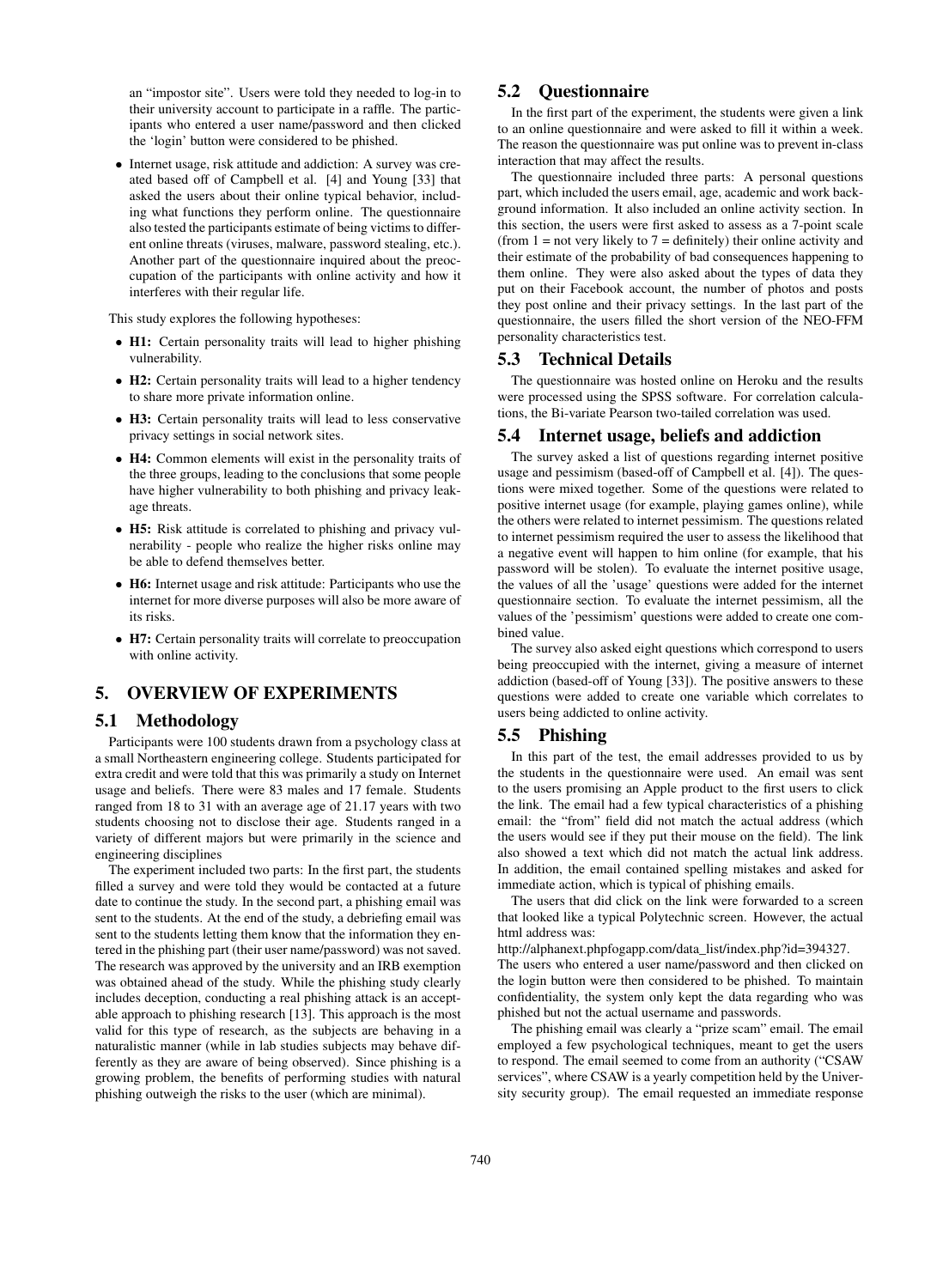



(which reduces the motivation for thorough consideration and is likely to increase impulsive response). The email also triggered visual processing, by mentioning the prize and that the product will be distributed to students (therefore seemed "personalized" to the University students).

A copy of the original phishing email with the phishing characteristics can be found in Figure 1.

## 5.6 Facebook Activity

To correlate the Facebook activity with the personality traits, the test participants were asked what kind of data they put on Facebook, the frequency of the posting online, the number of images they put online and about their privacy settings. The survey uses self-reported information and did not check the accuracy of these values.

The users were asked about 14 different types of personal data, including age, address, phone number and other personal information. The values ('1' was assigned to each element which is posted) of all the variables were then added to create one 'Facebook data' combined variable.

The log value of the number of weekly posts and the log value of the overall number of images the users put on Facebook as separate values were also used.

To calculate the updated variables the following calculation was used:

FB posts =  $log_{10}$ (Total Entries + 0.001)

The same calculation was computed for the total number of Facebook photos.

To evaluate the privacy settings, the users were asked about 6 different privacy settings options: Posting to Facebook wall, profile lookup, friends request, Facebook messages, seeing the Facebook wall and allowing importing personal information into friends application. Each entry was assigned a value between '0' (for nobody) and '3' (for making the item visible to everybody) to each privacy setting element. These values were then added to create a combined value for the Facebook privacy settings.

The overall statistics of the user data can be found in Table 1.

|                         | Mean | <b>No Activity</b> |
|-------------------------|------|--------------------|
| <b>FB</b> Data          | 7.12 | 10%                |
| FB photos               | 283  | 13%                |
| <b>FB</b> Posts         | 6.4  | 20%                |
| <b>Privacy Settings</b> | 8.38 |                    |

Table 1: Statistical Data of FB Users. Between 10% to 20% of users post no data, photos or posts on FB. Privacy settings average was in the middle range - 8.38 out of 18, where 0 is most conservative

# 6. RESULTS AND DISCUSSION

The results showed all 100 test participants filled the questionnaire. Some of the students filled the questionnaire twice. All duplicate entries were removed from the database.

## 6.1 Phishing

In the experiment 17% of the participants were phished. The correlation between personality traits and being phished was tested and significant gender-based differences were found. For the women, a very high correlation to neuroticism was found. For the men, there was no correlation to any personality trait. The full results which show the correlation for the women can be found in Table 2.

|                      | <b>Phished</b> | <b>Usage</b> | <b>Pessimism</b> | <b>Addiction</b> |
|----------------------|----------------|--------------|------------------|------------------|
| <b>Neuroticism</b>   | $.501*$        | $-161$       | $-.308$          | .464             |
| <b>Extraversion</b>  | $-.330$        | .064         | .013             | $-.282$          |
| <b>Openness</b>      | .357           | .090         | .164             | $-173$           |
| <b>Agreeableness</b> | $-.057$        | $-.424$      | $-.226$          | $-.071$          |
| Conscientious.       | $-.034$        | .220         | .187             | $-.630**$        |

\* - Correlation is significant at the 0.05 level (2-tailed).

\*\* - Correlation is significant at the 0.01 level (2-tailed).

#### Table 2: Phishing and personality factors correlation for women. There was a high correlation between being phished and rating high on neuroticism and openness and low on extraversion.

These results seem to support the hypothesis that women are more sensitive to their emotional needs and tend to believe the internet may have the ability to fill those needs (as indicated by [2, 16], sec 2.2). That together with the fact that the email was a prize phishing email, seem to provide a combination that may make women significantly more susceptible to phishing attacks.

One of the surprising findings in this study was the correlation to gender. Out of the test participants, 14% of the men and 53% of the women were phished. While a similar trend was found in prior research [30], the results produced a significantly higher difference between the percentage of women and men phished. Following is analysis of the potential contributing factors to this difference:

- Since the percentage of women was significantly lower than the men in this study, this may skew somewhat the results. However, the large difference does point to a significant genderbased response to the phishing email.
- Previous research [6] showed gender-based differences between different online activities. Specifically, the study found that women tend to use text messages more as well as shop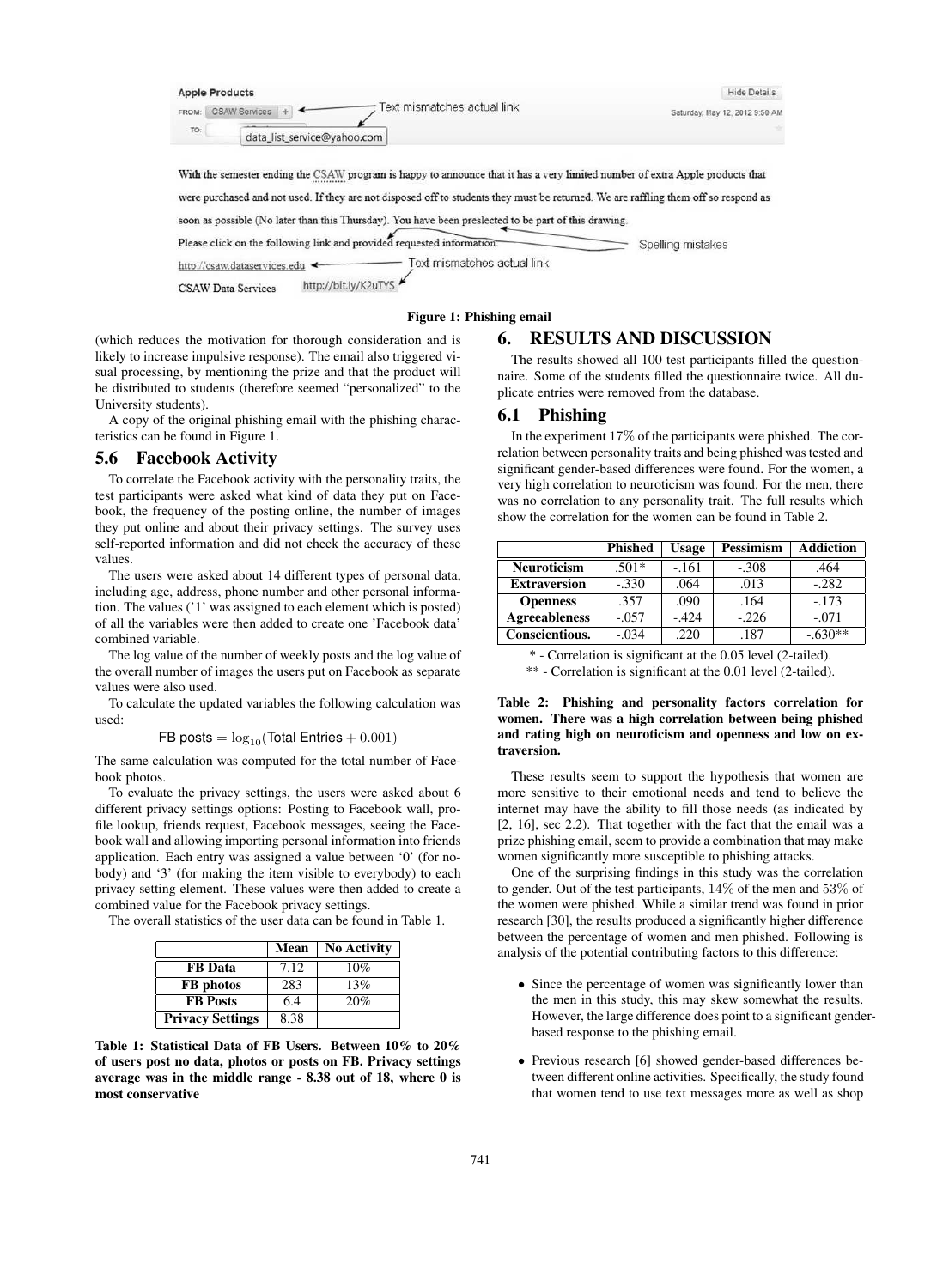online more. The response to the email may show that women may be more inclined to reply to commercial offers or prizes online (and may feel more comfortable with digital communication).

#### *6.1.1 Predicting Vulnerability to Phishing*

This study found that people are not good at estimating their vulnerability to internet attacks. One of the questions the test subjects were asked is how do they rate the likelihood of their passwords being stolen. When correlating their responses to the people who were phished, the answers were found to be uncorrelated. Further, only a low correlation between general internet pessimism and the likelihood of being phished is seen. This further shows that people are not fully aware of the potential internet threats and their ability to avoid phishing attacks.

The users were also asked about their computer expertise. This study found that there is no correlation between general computer expertise and the ability to detect email attacks. The correlations can be seen in Table 3.

One of the main values of this finding is that susceptibility to phishing attacks is hard to estimate, and that running real-time phishing attacks may provide more accurate estimate (compared to asking people to look at phishing emails and detect which ones look suspicious). The reason for this is likely that in real time, some victims concentrate on the pleasure and potential of the email (such as winning a prize) and ignore the risk in responding to the phishing email.

|                | Pessimism |        | <b>Est. Risk</b> Expertise |
|----------------|-----------|--------|----------------------------|
| <b>Phished</b> | 135       | $-029$ |                            |
|                |           |        |                            |

\* - Correlation is significant at the 0.05 level (2-tailed).

\*\* - Correlation is significant at the 0.01 level (2-tailed).

Table 3: Phishing results correlated to Pessimism and estimated risk. No significant correlation between pessimism, estimated risk of password being stolen and computer expertise was found.

#### 6.2 Internet usage, pessimism and addiction

People who use the internet more were also found to be more aware of its risks. They regarded the likelihood of something bad happening to them online higher than the people who use it less. This tends to show that people who spend more time online become more aware of the threats the internet poses to user privacy. Another finding was that internet addiction was highly correlated to neuroticism:  $(Correlation = 0.426)$ . This is intuitive as people with high neuroticism level tend to become more vulnerable to different addictions. Further, it shows that internet addiction is inversely correlated to conscientiousness ( $Correlation = -0.241$ ). This is similar to correlations found in previous study for substance abuse addiction [22]. This demonstrates that people who are likely to be vulnerable to other addictions may also be vulnerable to internet addiction, which may be experienced as a safe activity that provides relief from stress. The results can be seen in Table 4.

## 6.3 Facebook Activity and Personality Traits

When examining the Facebook activity correlation to personality traits, openness was found to be correlated with both the data types the users put on Facebook as well as the number of posts and images. Also, openness was correlated with looser Facebook privacy settings. The tests did not show significant difference between the Facebook activity of men and women. Another observation was that Facebook activity is directly correlated to the Facebook privacy settings - people who are more active on Facebook also tend

|                          | <b>Usage</b> | <b>Pessimism</b> | <b>Addiction</b> |
|--------------------------|--------------|------------------|------------------|
| <b>Neuroticism</b>       | .009         | .180             | $.426**$         |
| <b>Extraversion</b>      | .116         | $-.048$          | $-.043$          |
| <b>Openness</b>          | $-.019$      | .004             | .055             |
| <b>Agreeableness</b>     | $-.053$      | $-.111$          | $-.042$          |
| <b>Conscientiousness</b> | .186         | .025             | $-.241*$         |
| Usage                    |              | $.684**$         | $-.009$          |
| <b>Pessimism</b>         | $.684**$     |                  | .078             |

\* - Correlation is significant at the 0.05 level (2-tailed).

\*\* - Correlation is significant at the 0.01 level (2-tailed).

#### Table 4: Internet behavior correlation to personality factors. Usage is highly correlated to pessimism. Addiction is highly correlated to neuroticism and inversely correlated to conscientiousness.

to have looser privacy settings (less restricted). The full results can be seen in Table 5.

|                      | <b>FB</b> Data | FB photos | <b>FB</b> Posts | Privacy   |
|----------------------|----------------|-----------|-----------------|-----------|
| <b>Neuroticism</b>   | .103           | .017      | .108            | $-.105$   |
| <b>Extraversion</b>  | .182           | .191      | .134            | $-.093$   |
| <b>Openness</b>      | $.306**$       | $.249*$   | .155            | $-.251*$  |
| <b>Agreeableness</b> | .005           | .081      | .096            | $-111$    |
| Conscientious.       | $-0.003$       | .187      | .116            | $-.046$   |
| <b>FB</b> Data       |                | $.744**$  | $.659**$        | $-.696**$ |
| FB photos            | $.744**$       |           | $.774**$        | $-.763**$ |
| <b>FB</b> Posts      | $.659**$       | $.774**$  |                 | $-.723**$ |

\* - Correlation is significant at the 0.05 level (2-tailed).

\*\* - Correlation is significant at the 0.01 level (2-tailed).

#### Table 5: Facebook data correlation to personality factors. Openness is correlated to number of photos and types of data posted and inversely correlated to private Facebook settings.

These results indicate that people who put more information on Facebook have significantly higher risk of privacy leaks, as they also tend to share this information with significantly more people. This suggests Facebook users who enjoy using the application fail to consider its privacy leak risks while focusing mainly on its advantages.

|                         | <b>Usage</b> | Pessimism | <b>Addiction</b> |
|-------------------------|--------------|-----------|------------------|
| <b>FB</b> Data          | .160         | .160      | $.203*$          |
| FB photos               | $.234*$      | .199*     | .094             |
| <b>Total Posts</b>      | $.241*$      | .162      | .062             |
| <b>Privacy Settings</b> | $-.072$      | $-.072$   | $-122$           |

\* - Correlation is significant at the 0.05 level (2-tailed).

\*\* - Correlation is significant at the 0.01 level (2-tailed).

#### Table 6: Internet behavior correlation to FB activity. Posting frequency is correlated to internet usage and even pessimism. Posting different types of data is correlated to addiction.

This study also examined the correlation between internet behavior and Facebook activities. As expected, people who use the internet more also tend to use Facebook more, posting more data and photos on it. Even people who are more pessimistic about the internet and are more aware of its risks ere found on average to post more messages as well as photos to Facebook (the results appear in Table 6). This supports the hypothesis that people who actually use the internet more are more aware of its dangers, but outweigh the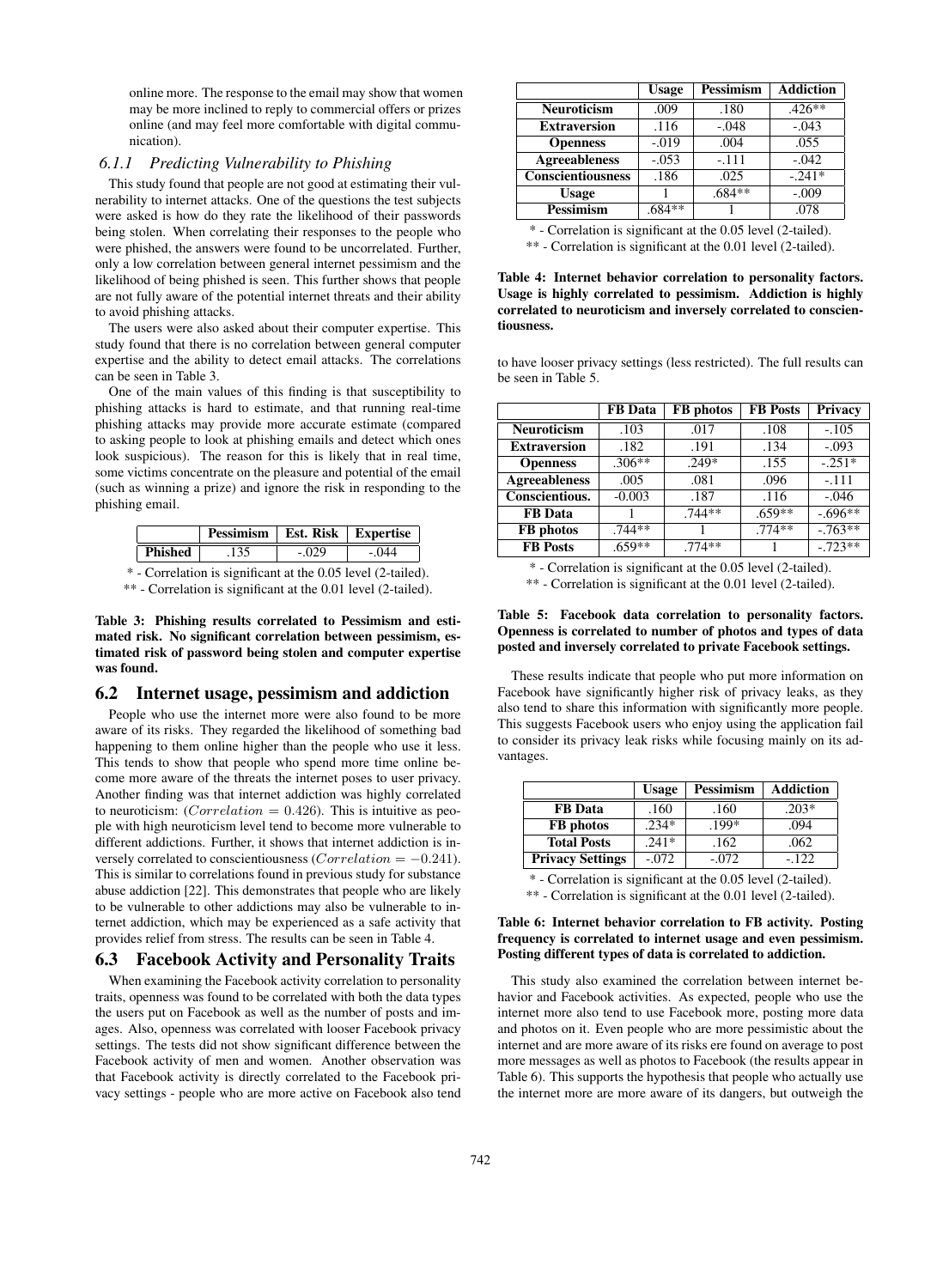benefits vs. the risks when sharing information online. In addition, participants who are more preoccupied with the internet (rate higher on the addiction scale) also tend to put more data on Facebook.

#### 6.4 Users without Facebook accounts

Within the test population, this study found that a small group of 12 test subjects had no Facebook account. Inspection of the group showed they were all men and none of them were phished. Examining the Five Factor Model variables, the highest inverse correlation for people in this group was to openness while there was also a lower inverse correlation to extraversion. The correlation between the non-Facebook users and the personality traits can be seen in Table 7.

|                      | <b>No FB account</b> |
|----------------------|----------------------|
| Neuroticism          | $-.070$              |
| <b>Extraversion</b>  | $-.170$              |
| <b>Openness</b>      | $-.301**$            |
| <b>Agreeableness</b> | $-118$               |
| Conscientiousness    | $-127$               |

\* - Correlation is significant at the 0.05 level (2-tailed).

\*\* - Correlation is significant at the 0.01 level (2-tailed).

#### Table 7: Correlation between users with no Facebook account and personality factors. Openness and extraversion are inversely correlated to not having a Facebook account.

The results may suggest there are certain participants that manifest their off-line personal traits (scoring lower on openness and extraversion) in their online activity as well and are not interested in social networks. This further may imply that people who do not feel comfortable with social online activity may also be less likely to fall victims to online phishing attacks. Additional large-scale surveys may be needed to confirm this finding.

## 7. SUMMARY

Following are the conclusions from this study:

- H1: *Certain personality traits will lead to higher phishing vulnerability*. This was found to be gender-related. For women, this study shows that certain personality traits, including neurosis, openness and an inverse correlation to extraversion were found to be correlated to phishing vulnerability.
- H2: *Certain personality traits will lead to a higher tendency to share more private information online*. This study found this hypothesis to be correct. The tendency to share information online is mostly correlated to openness.
- H3: *Certain personality traits will lead to less conservative privacy settings in social network sites*. This study found that people who rate high on openness also tend to have less conservative privacy settings on Facebook. Since this also seems to be correlated to the tendency to share information online, this may result in a higher vulnerability to information leakage (since people who share more information also tend to share it with more people).
- H4: *Common elements will exist in the personality traits of the three groups, leading to the conclusions that some people have higher vulnerability to both phishing and privacy leakage threats*. This was found to be false, as different personality traits were found to lead to different vulnerabilities. Therefore, it shows that there may be diverse reasons for online vulnerability.
- H5: *Risk attitude is correlated to phishing and privacy vulnerability - people who realize the higher risks online may be able to defend themselves better*. This was found to be false. No correlation was found between participants estimate that their password may be stolen online and the actual results of the phishing study - people who did enter their user name/password on the malicious website. Therefore, a possible conclusion is that while some people are more aware of the internet dangers than others, the real-time response is more dependent on factors other than their general awareness.
- H6: *Internet usage and risk attitude. Participants who use the internet more for diversified purposes will also be more aware of its risks*. This was found to be true. However, as seen from H5, that does not necessarily lead to an improved ability to defend against real-time threats.
- H7 *Certain personality traits will correlate to preoccupation with online activity*. This was found to be correct, where the traits that correlate to online addiction are similar to the ones found to be correlated to other addictions.

## 8. CONCLUSIONS AND FUTURE WORK

The research examines the factors that may contribute to susceptibility to online security and privacy attacks. This study looks at the correlation between personality traits and phishing email response. It further examines the correlation between online behavior and the probability of being phished.

The findings have important implications, as they show that certain personality traits may cause higher phishing vulnerability. Specifically, this study found that women may be more susceptible to prize phishing attacks than men. In particular, a high correlation between neurosis and responding to phishing attacks is shown. This suggests phishing defenses should be tailored towards people who score high on certain personality traits, (especially in cases of phishing emails that seem to offer financial gain or prizes).

This work also finds that people who are more engaged with Facebook activity (posting more messages and photos) also have less restrictive privacy settings and therefore may be more vulnerable to privacy threats. This suggests people who focus more on the benefits of Facebook tend to ignore its risks, a factor that should be considered when attempting to raise awareness about privacy leaks through user education.

Future work should concentrate on email phishing attacks with different email types. The email was a prize email, therefore appealing to greed (and excitement). The emotional motivations for responding to different email types may be different. Therefore, repeating the experiment with different types of phishing emails and finding which personality factors are correlated to them will be useful in future design of defenses for online attacks.

Another possibility for future work is to auto-suggest suitable privacy settings to the users based on their personality settings. This can help automate privacy settings choice, save time and also avoid potential errors due to misunderstanding of those privacy settings.

# 9. ACKNOWLEDGMENTS

This work was supported in part by the NSF (under grant 0966187). The views and conclusions contained in this document are those of the authors and should not be interpreted as necessarily representing the official policies, either expressed or implied, of any of the sponsors.